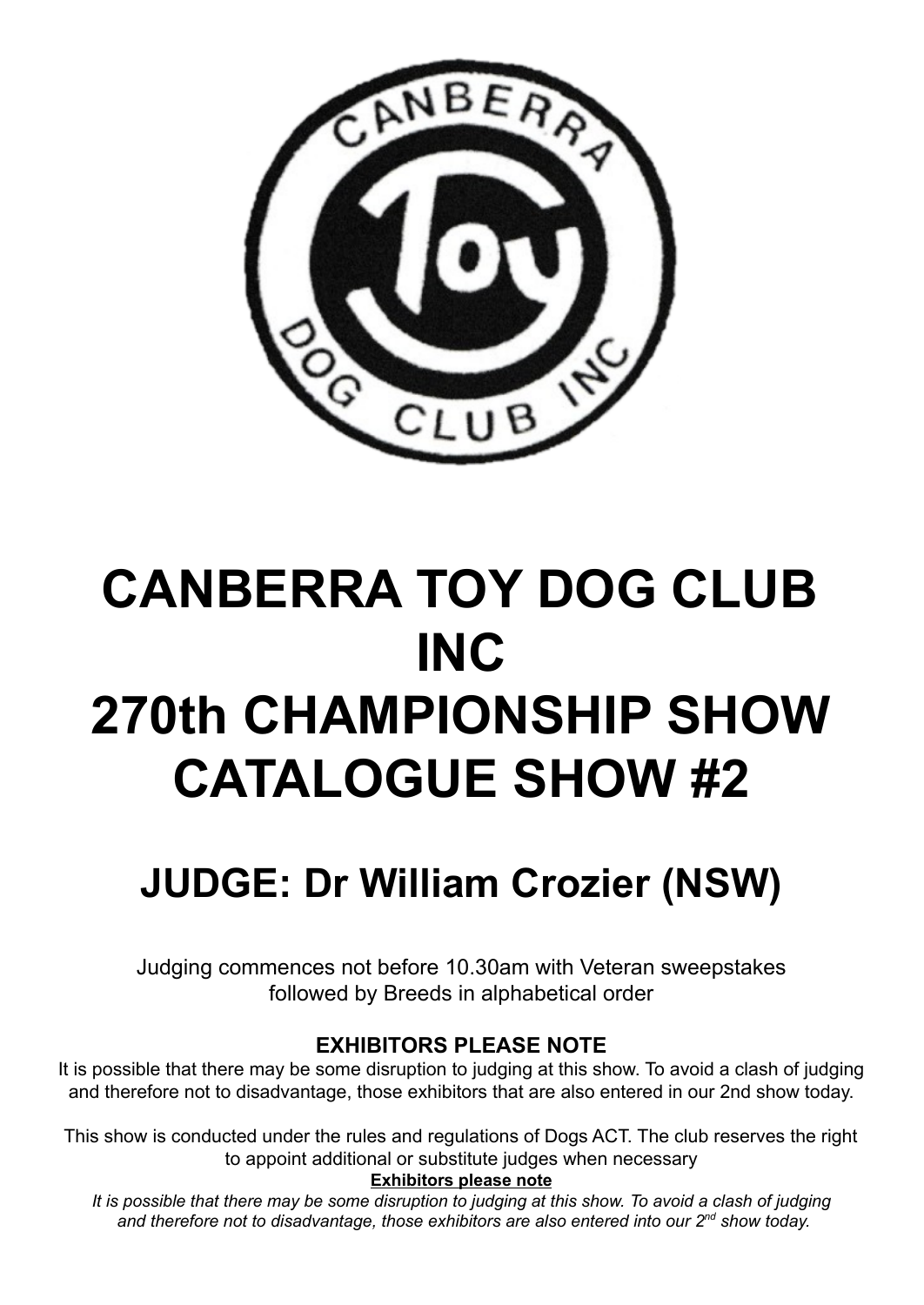# **CANBERRA TOY DOG CLUB INC**

On behalf of the committee we would like to take this opportunity to thank you all for entering our show today. Thank you to our judges today Dr William Crozier and Mrs Marlene Shephard.

A special thank you to Cathy Sterling for being our show Rep today and for kindly donating the show bags Exhibitors have received today.

A big thank you to Marlene West for doing all our catalogues and Challenge certificates today. Hope everyone has a great day.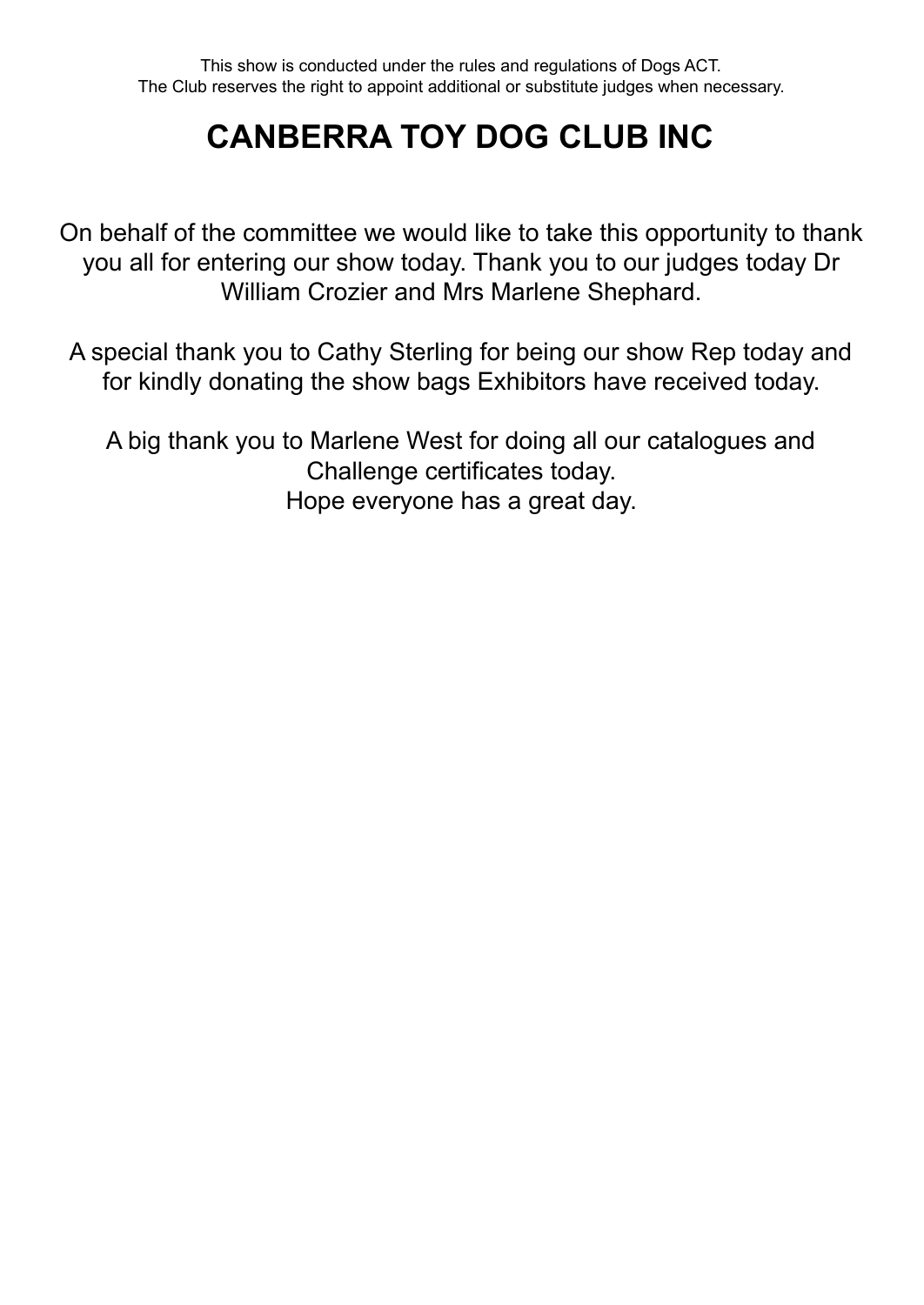| M Sterrett: SUP CH.ERTAE LEATHER N LACE 2100417427 20-10-2014                         |     |    |     |    |                                                                                                                        |  |
|---------------------------------------------------------------------------------------|-----|----|-----|----|------------------------------------------------------------------------------------------------------------------------|--|
| Lt Col, Mrs, Mr T, Miss P Hurst: SUP CH YARROWFELL KRIS KRINGLE 9100010292 21-12-2014 |     |    |     |    |                                                                                                                        |  |
| P Saunders: CH YURRUGAR FINAL FANTASY 3100267508 19-01-2012                           |     |    |     |    |                                                                                                                        |  |
|                                                                                       |     |    |     |    | Italian Greyhound                                                                                                      |  |
| 21                                                                                    | 2nd | 84 | 3rd | 83 |                                                                                                                        |  |
|                                                                                       |     |    |     |    | Veteran Sweepstakes - Judge: Dr William Crozier (NSW)<br>MRS M ASHTON-SPORNE: CH XARNEGO FARNACE 2100389606 10-07-2013 |  |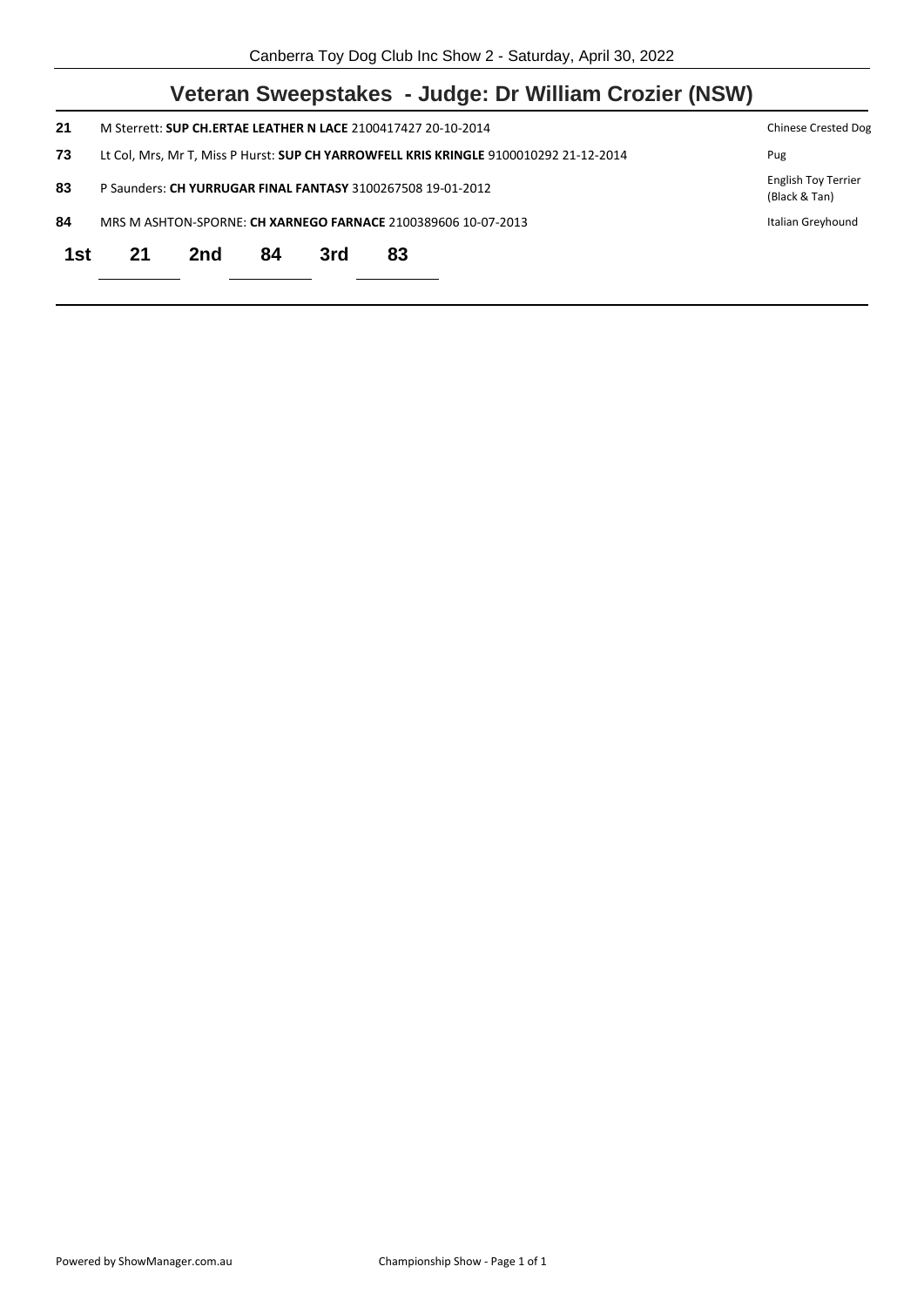| <b>Group 1 - Toy Group</b>                                                                                                      | Ch         | 12                                                                                                                | Pts 9 |                     | Res                                        | 11                                                                                                             |
|---------------------------------------------------------------------------------------------------------------------------------|------------|-------------------------------------------------------------------------------------------------------------------|-------|---------------------|--------------------------------------------|----------------------------------------------------------------------------------------------------------------|
| Dr William Crozier (NSW)                                                                                                        | <b>BOB</b> | 8 Dog $Pts$ 12                                                                                                    |       |                     |                                            | R/Up 12 Bitch                                                                                                  |
| Start Time:                                                                                                                     |            | <b>Class 18 - Neuter Dog</b>                                                                                      |       |                     |                                            |                                                                                                                |
|                                                                                                                                 | 13         |                                                                                                                   |       |                     |                                            | MRS K A ROLFE: NEUT. CH. ELCAVEL BOHEMIAN PRINCE<br>Absent 2100481624 30 07 2017: Elfking Maker Of Mischief Ch |
| <b>Affenpinscher</b>                                                                                                            |            | Elcavel Royal Empress                                                                                             |       |                     |                                            |                                                                                                                |
| Class 4 - Junior Dog                                                                                                            |            |                                                                                                                   |       |                     |                                            | BNOB Pts R/Up-Res                                                                                              |
| MRS K A ROLFE: AUST CH ELCAVEL KEEPSAKE 2100564316<br>1                                                                         |            |                                                                                                                   |       |                     |                                            |                                                                                                                |
| 29-03-2021: Simias Cool Papa Bell - Majomarc Kazari<br>$1st^*$<br>Charlize                                                      |            |                                                                                                                   |       |                     | <b>Chinese Crested Dog</b>                 |                                                                                                                |
| $\blacksquare$<br>6                                                                                                             |            | Class 1 - Baby Puppy Dog                                                                                          |       |                     |                                            |                                                                                                                |
| Pts<br>Ch<br>Class 10a - Australian Bred Bitch                                                                                  | 14         |                                                                                                                   |       |                     |                                            | CHIENON KENNELS: ERTAE ONE HAIRY HALO 2100576825                                                               |
| 2<br>MRS K A ROLFE: ELCAVEL TOP BILLING 2100564317 29-03-                                                                       |            | Of The Elves                                                                                                      |       |                     |                                            | 1st* 09-11-2021: Ch Jeorjmac Shoot To Thrill - Ertae Naked Ruler                                               |
| 2021: Simias Cool Papa Bell - Majomarc Kazari Charlize<br>$1st*$                                                                |            | Class 5 - Intermediate Dog                                                                                        |       |                     |                                            |                                                                                                                |
|                                                                                                                                 | 15         |                                                                                                                   |       |                     |                                            | M Sterrett: KARAKUSH BE BRAVE AND SHAVE AT ERTAE                                                               |
| Class 11a - Open Bitch                                                                                                          | $1st*$     |                                                                                                                   |       |                     |                                            | 2100543156 28-06-2020: Sup Ch Folkvar Ultimo At Ertae -                                                        |
| 3<br>MRS K A ROLFE: ELCAVEL IM IMPRESSIVE 2100516935 08-                                                                        |            | Karakush Because Your Worth It                                                                                    |       |                     |                                            |                                                                                                                |
| 02-2019: Grand Ch Majomarc Archie - Aust Ch Elcavel<br>Absent<br>Bohemian Rose                                                  |            | Class 11 - Open Dog                                                                                               |       |                     |                                            |                                                                                                                |
|                                                                                                                                 | 16         |                                                                                                                   |       |                     |                                            | Mrs P and Mr G Harding: CH SHERABILL OXFORD LASER                                                              |
| $2$ Pts $6$ Res<br>Ch                                                                                                           | $1st^*$    |                                                                                                                   |       |                     | (Imp Ltu) - Sh Sherabill Nohair To Be Seen | STRIKE 4100302558 09-01-2018: Ch Mano Ponis Cercado                                                            |
| 2 Bitch Pts 7 R/Up 1 Dog<br><b>BOB</b>                                                                                          |            |                                                                                                                   |       |                     |                                            |                                                                                                                |
|                                                                                                                                 | Ch         | 16                                                                                                                |       |                     | Pts 7 Res 15                               |                                                                                                                |
| <b>Australian Silky Terrier</b>                                                                                                 |            | Class 2a - Minor Puppy Bitch                                                                                      |       |                     |                                            |                                                                                                                |
| Class 11 - Open Dog<br>4                                                                                                        | 17         |                                                                                                                   |       |                     |                                            | Melinda Sterrett: KARAKUSH HANDBAGS N GLADRAGS<br>2100574559 27-10-2021: Ch Whisperin' De Gabritho (Imp        |
| J-Camac/P & T-Scales/D-Johnston: SUPREME CH BALKANA<br><b>FIRE AND ICE 3100347895 14-08-2016: No Uch Fin Ch Se Ch</b><br>Absent | $1st^*$    |                                                                                                                   |       |                     | Aut) - Ertae Dance Monkey At Karakush      |                                                                                                                |
| Nord Ch Cib Sup Ch Curiosity Winner Takes It (Imp Fin) Ch                                                                       |            | Class 4a - Junior Bitch                                                                                           |       |                     |                                            |                                                                                                                |
| Balkana Memory Lane                                                                                                             | 18         |                                                                                                                   |       |                     |                                            | Mrs C Stirling & N Raby: FUNTOSY HARLY QUIN                                                                    |
| BOB-Ch Pts                                                                                                                      | Absent     | Ch. Funtosy Sister Act                                                                                            |       |                     |                                            | 2100559498 03 01 2021: Ch. Dosangeles Valdez Is Coming                                                         |
| <b>Bichon Frise</b>                                                                                                             | 19         |                                                                                                                   |       |                     |                                            | Mrs P and Mr G Harding: GUILCROFT JACINTA BLUSHES                                                              |
| Class 3 - Puppy Dog                                                                                                             | $1st*$     |                                                                                                                   |       |                     |                                            | PINK 2100553262 27-11-2020: Ch Sherabill Oxford Laser                                                          |
| les bradney: JOYAU RED CARPET REBEL 07373-2021 14-07-<br>5                                                                      |            |                                                                                                                   |       |                     | Strike - Ch Ertae Blushing To The Croft    |                                                                                                                |
| 2021: Ch Yanivol Eiko (Bel) - Joyau Go For Gold<br>$1st*$                                                                       |            | Class 10a - Australian Bred Bitch                                                                                 |       |                     |                                            |                                                                                                                |
|                                                                                                                                 |            | M Sterrett: CH ERTAE VELVET VIXEN 2100543129 08-06-<br>20<br>2020: Sup Ch Karakush Wax On Wax Off - Sup Ch. Ertae |       |                     |                                            |                                                                                                                |
| $5$ Dog $P$ ts 6<br>BOB-Ch                                                                                                      | $1st*$     | Leather N Lace                                                                                                    |       |                     |                                            |                                                                                                                |
| <b>Cavalier King Charles Spaniel</b>                                                                                            |            | Class 11a - Open Bitch                                                                                            |       |                     |                                            |                                                                                                                |
|                                                                                                                                 | 21         |                                                                                                                   |       |                     |                                            | M Sterrett: SUP CH.ERTAE LEATHER N LACE 2100417427                                                             |
| Class 3 - Puppy Dog<br>6<br>Cara Letson: ERTAE TOO COOL FOR SCHOOL 2100569854                                                   | $1st*$     |                                                                                                                   |       |                     |                                            | 20-10-2014: Ch. Sherabill Just A Gigolo - Ch. Bareitall                                                        |
| 04-05-2021: Ch Suebeau Cool Design - Ch Ertae Nebrasken                                                                         |            | Masquerade                                                                                                        |       |                     |                                            |                                                                                                                |
| $1st*$<br>Wynter                                                                                                                | Ch         | 21                                                                                                                | Pts   | 9                   | Res                                        | 19                                                                                                             |
| Class 10 - Australian Bred Dog                                                                                                  |            | BOB 21 Bitch Pts                                                                                                  |       | 11                  | R/Up                                       | 16 Dog                                                                                                         |
| Bob Boyce & Sue Donahue: CH CAVALIERLOVE PROUD N<br>7                                                                           |            | Class 18 - Neuter Dog                                                                                             |       |                     |                                            |                                                                                                                |
| COOL 2100491333 24-01-2018: Ch Caribelle Icy Cold But<br>2nd                                                                    | 22         |                                                                                                                   |       |                     |                                            | Mrs P and Mr G Harding: GUILCROFT JUST LIKE A BANJO                                                            |
| Cool (Ai) - Ch Konavan Proud N Sassy<br>8<br>C Letson & S Arthur: CH SUEBEAU COOL DESIGN                                        | $1st*$     |                                                                                                                   |       |                     |                                            | 2100553261 27-11-2020: Ch Sherabill Oxford Laser Strike -                                                      |
| 3100376526 01-06-2018: Ch Caribelle Ice Cold But Cool (Ai)                                                                      |            | Ch Ertae Blushing To The Croft                                                                                    |       |                     |                                            |                                                                                                                |
| $1st*$<br>- Ch. Suebeau Royal Wonder                                                                                            |            | BNOB 22 Dog Pts 6                                                                                                 |       |                     |                                            | R/Up-Res                                                                                                       |
| 8<br>6<br>8<br>Res<br>Ch<br>Pts                                                                                                 |            |                                                                                                                   |       |                     |                                            | <b>English Toy Terrier (Black &amp; Tan)</b>                                                                   |
| Class 4a - Junior Bitch                                                                                                         |            |                                                                                                                   |       |                     |                                            |                                                                                                                |
| 9<br>Katherine Murray: CAVALIERLOVE IN FOR A PENNY                                                                              | 23         | Class 11 - Open Dog                                                                                               |       |                     |                                            | N Rowley: CH YURRUGAR COWBOY CASANOVA                                                                          |
| 2100562766 08-04-2021: Konovan The Gambler -<br>$1st*$<br>Alexabelle Pennys Rising Star Of Cavalierlove                         | $1st*$     |                                                                                                                   |       |                     |                                            | 3100362103 01-07-2017: Am Ch Oakwood V Ebets                                                                   |
| 10<br>Sue Donahue: CAVALIERLOVE PROUDLY LUSCIOUS                                                                                |            |                                                                                                                   |       |                     |                                            | Invincible (Imp Usa) - Yurrugar Lone Star Grace Kelly                                                          |
| 2100562884 10-04-2021: Ch Cavalierlove Proud N Cool - Ch<br>2nd                                                                 | Ch         | 23                                                                                                                | Pts   | 6                   |                                            |                                                                                                                |
| Cavalierlove Amorous N Ready                                                                                                    |            | Class 2a - Minor Puppy Bitch                                                                                      |       |                     |                                            |                                                                                                                |
|                                                                                                                                 | 24         |                                                                                                                   |       |                     |                                            | N Rowley: DOCDEE ANGEL O DARKNESS 2100572233 09-                                                               |
|                                                                                                                                 |            |                                                                                                                   |       |                     |                                            |                                                                                                                |
| Sue Donahue: CH CAVALIERLOVE COOL SPLENDOUR                                                                                     | $1st*$     |                                                                                                                   |       |                     |                                            | 09-2021: Yurrugar Indiana Jones - Yurrugar Party Popper                                                        |
| 2100527279 27-09-2019: Ch Cavalierlove Proud N Cool -<br>$1st*$                                                                 |            |                                                                                                                   |       |                     |                                            |                                                                                                                |
| Class 5a - Intermediate Bitch<br>11<br>Cavalierlove Cockney Bliss<br>Class 11a - Open Bitch                                     | Сh         | 24                                                                                                                | Pts   | 6<br>$\overline{7}$ |                                            | R/Up 24 Bitch                                                                                                  |

2018: Ch Chevalove Royal Sovreign - Ertae Boozy Lady **1st\***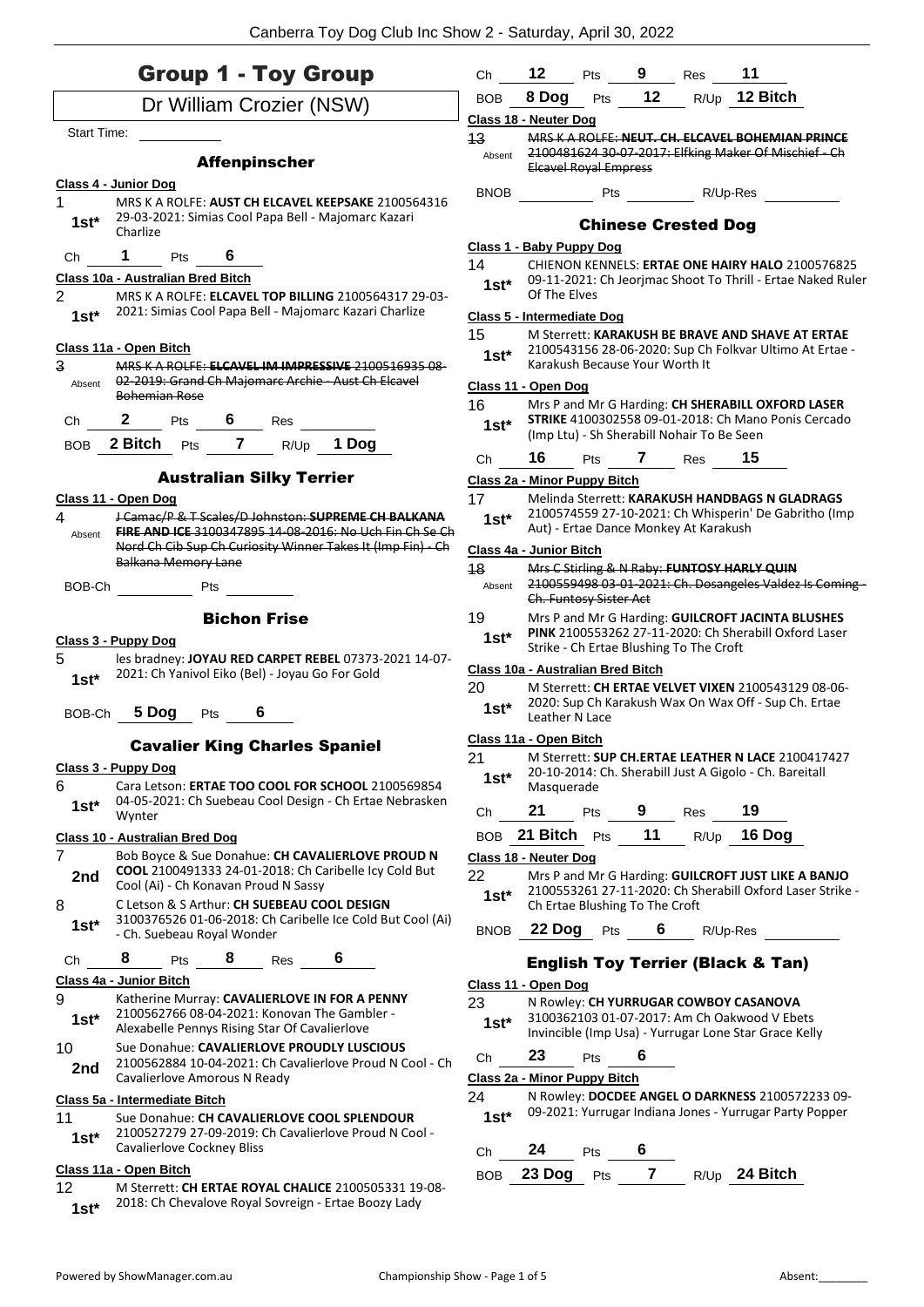#### Griffon Bruxellois

#### **Class 10 - Australian Bred Dog** 25 RJ and KA Bell: **SUPREME CH TZANI ZAZU ZODIAK** 2100440541 22-11-2015: Ch Tzani Tigger Brat Bunny - Gr Ch Tzani Rhoda Dendron **1st\*** Ch **25** Pts **6 Class 5a - Intermediate Bitch** 26 RJ and KA Bell: **CH TZANI GIGGLE MCDIMPLES** 2100521338 21-06-2019: Ch Grand. Ch Supreme. Ch Tzani Zazu Zodiak - Grand Ch Tzani Bellatrix Lestrange **1st\*** Ch **26** Pts **6** BOB **25 Dog** Pts **7** R/Up **26 Bitch** Havanese **Class 1 - Baby Puppy Dog** 27 Gail Ransom: **KARYME FLYING IN A BLUE DREAM** 2100577760 19-11-2021: Ch Karyme Funky Spaceman - Ch Karyme Xxplosive Absent **Class 4 - Junior Dog** 28 Gail Ransom: **KARYME XTRAORDINARY MOON** 2100557508 18-12-2020: Cib Supreme Ch Karyme Heartbeat Atmy Feet - Ch Karyme Moon Face **1st\* Class 11 - Open Dog** 29 Gail Ransom: **CH KARYME FUNKY SPACEMAN** 2100506632 08-08-2018: Supreme Ch Karyme Heartbeat Atmy Feet - Ch **1st**\* U8-08-2018: Supren<br>Karyme Moon Face Ch **29** Pts **7** Res **28 Class 1a - Baby Puppy Bitch** 30 Gail Ransom: **KARYME FLY ME TO THE MOON** 2100577759 19-11-2021: Ch Karyme Funky Spaceman - Ch Karyme **1st**<sup>\*</sup> **19-11-20**<br>Xxplosive **Class 2a - Minor Puppy Bitch** 31 Gail Ransom: **KARYME DANGER MOUSE** 2100573255 07- 09-2021: Cib Supreme Ch Karyme Heartbeat Atmy Feet - Ch **1st**\* UP-2021. Cubet Hello Kitty **Class 5a - Intermediate Bitch** 32 Tracy Stewart: **KARYME QUEEN OF OZ** 2100544123 14-06- 1st\* 2020: Havabella Tree Of Life - Ch Karyme Moon Face Ch **32** Pts **7** Res **31** BOB **29 Dog** Pts **9** R/Up **28 Dog** Italian Greyhound **Class 1 - Baby Puppy Dog** 33 Maureen Friend: **OAKWAY ROYAL SPIRIT** 4100364708 07- 12-2021: Sup Ch Oakway Reign Ov Fame - Sup Ch Oakway **1st**\* **14-2021:** Sheer Elegance **Class 10 - Australian Bred Dog** 34 Miss M Ward: **KOATIPONI UNDER ATTACK** 2100560370 09- 03-2021: Am. Ch. Maplewood's Ya Wanna Make A Bet (Imp **1st** USE-2021: Am. Ch. Maplewood s<br>Usa) - Koatiponi Pequeno Rosa **Class 11 - Open Dog** 35 Maureen Friend: **SUPREME CH OAKWAY REIGN OV FAME** 4100303240 16-02-2018: Ch Uwharrie Artesia Outback Flyer ( Imp Usa ) - Ch Oakway Gold Reign **1st\*** Ch **35** Pts **7** Res **34 Class 1a - Baby Puppy Bitch**

36 M P MELLICK: **CORRERE BUTTONS N BOWS** 3100445940 31-12-2021: Roskyle Too Many Rumours - Roskyle Jewels **1st 1st 1st 1st 1st Of The Sun** 

#### **Class 4a - Junior Bitch**

37 Maureen Friend: **CH SHERABILL DREAMS OV FAME** 4100346368 30-11-2020: Sup Ch Oakway Reign Ov Fame - Ch Oakway Dreams Of Karma Absent

#### Ch Pts BOB **35 Dog** Pts **7** R/Up **34 Dog Class 18a - Neuter Bitch** 38 Sage A Brumby: **BINDAHLENA A LUCKY STAR** 3100428372 05-03-2021: Lamarque Celestial Voice - Berizza A Star Is **1st**\* US-US-2021: Lamard<br>Born At Bindahlena BNOB **38 Bitch** Pts **6** R/Up-Res Miniature Pinscher **Class 1 - Baby Puppy Dog** 39 J Archer: **MINELPHI SIMPLY RED** 2100575909 07-12-2021: Ch. Minelphi Dance Again - Panache All Hiss And Wind At **1st**\* Ch. Mine **Class 5a - Intermediate Bitch** 40 MS KM POTTS: **MARNIECHAR DEVILL WEARS PRADA** 2100551113 01-10-2020: Ch Marniechar Picture This Marniechar Blackvelvet Ifu Plz Absent **Class 10a - Australian Bred Bitch** 41 J Archer: **CH. MINELPHI HEART OF GLASS** 2100480258 01- 08-2017: Ch. Minelphi Catch My Breath - Ch. Minelphi 1st<sup>\*</sup> D8-2017: Cn. Mill<br>Dance All Night BOB-Ch **41 Bitch** Pts **6** R/Up-Res Papillon **Class 2 - Minor Puppy Dog** 42 Ms S Matthews & Mr W Kelly: **FORSVAR RED AND WHITE**

**HOT** 2100574129 10-10-2021: Ch Dygae Robere Le Beau **1st\*** HOT 2100574129 10-10-2021: Ch Dyg<br>Ccd - Ch Forsvar Coffee Kisses Ccd Cd

#### **Class 4 - Junior Dog**

| 43              | Max Walker: WAIWILTA HERE COMES THE SON               |
|-----------------|-------------------------------------------------------|
| 1 <sub>cf</sub> | 3100422954 05-01-2021: Seyoso My Straight A Student - |

| 1st | 3100422954 05-01-2021: Seyoso My Straight A Student - |
|-----|-------------------------------------------------------|
|     | Waiwilta Willows Wispa                                |
|     |                                                       |

#### **Class 5 - Intermediate Dog**

44 R Leech: **SEYOSO GOLD STAR STUDENT** 3100414327 09-08- 2020: Seyoso Straight A Student - Ch Tyrondale Stars In Her **1st**<sup>\*</sup>  $\frac{2020}{\text{Eyes}}$ 

#### **Class 11 - Open Dog**

| 45     | Ms S Matthews & Mr W Kelly: FORSVAR I WILL PLAY WITH |
|--------|------------------------------------------------------|
| $1st*$ | WHITE 2100548074 24-09-2020: Penbryn Peter Pumpkin   |
|        | Eater - Forsvar Expresso Kisses                      |

Ch **45** Pts **9** Res **42**

#### **Class 2a - Minor Puppy Bitch**

- 46 Ms S Matthews & Mr W Kelly: **FORSVAR DANCING QUEEN** 2100574130 10-10-2021: Ch Dygae Robere Le Beau Ccd -
	- **1st** 2100574130 10-10-2021: Ch Dy

#### **Class 4a - Junior Bitch**

47 Mrs C Colley: **TYRONDALE SILVER CHIMES** 2100562521 13- **1st**\* 04-2021: Silvermorning's Lucky Strike (Imp Usa) - Tyrondale Midnite Chimes

#### **Class 5a - Intermediate Bitch**

- 48 S Hicks: **ABFAB STRING OF PEARLS** 2100539040 02-02-
	- 2020: Ch Menne's Zorro Imp Sw Abfab Highway Princess **1st**

#### **Class 10a - Australian Bred Bitch**

| 49<br>Absent |                          | Ms S Matthews & Mr W Kelly: FORSVAR SIREN<br><b>CONNECTION</b> 2100548075 24-09-2020: Penbryn Peter<br><b>Pumpkin Eater - Forsvar Expresso Kisses</b> |    |      |                                                      |  |  |  |
|--------------|--------------------------|-------------------------------------------------------------------------------------------------------------------------------------------------------|----|------|------------------------------------------------------|--|--|--|
| Сh           | 47                       | Pts                                                                                                                                                   |    | Res  | 48                                                   |  |  |  |
| <b>BOB</b>   | 45 Dog                   | Pts                                                                                                                                                   | 12 | R/Up | 47 Bitch                                             |  |  |  |
|              | Class 18a - Neuter Bitch |                                                                                                                                                       |    |      |                                                      |  |  |  |
| 50           |                          |                                                                                                                                                       |    |      | Max Walker: JAY JESS MILLIE WALKER 5100119606 17-05- |  |  |  |

- 2020: Sosassee Dragon Glass Jay Jess April Delite **1st\***
- BNOB **50 Bitch** Pts **6** R/Up-Res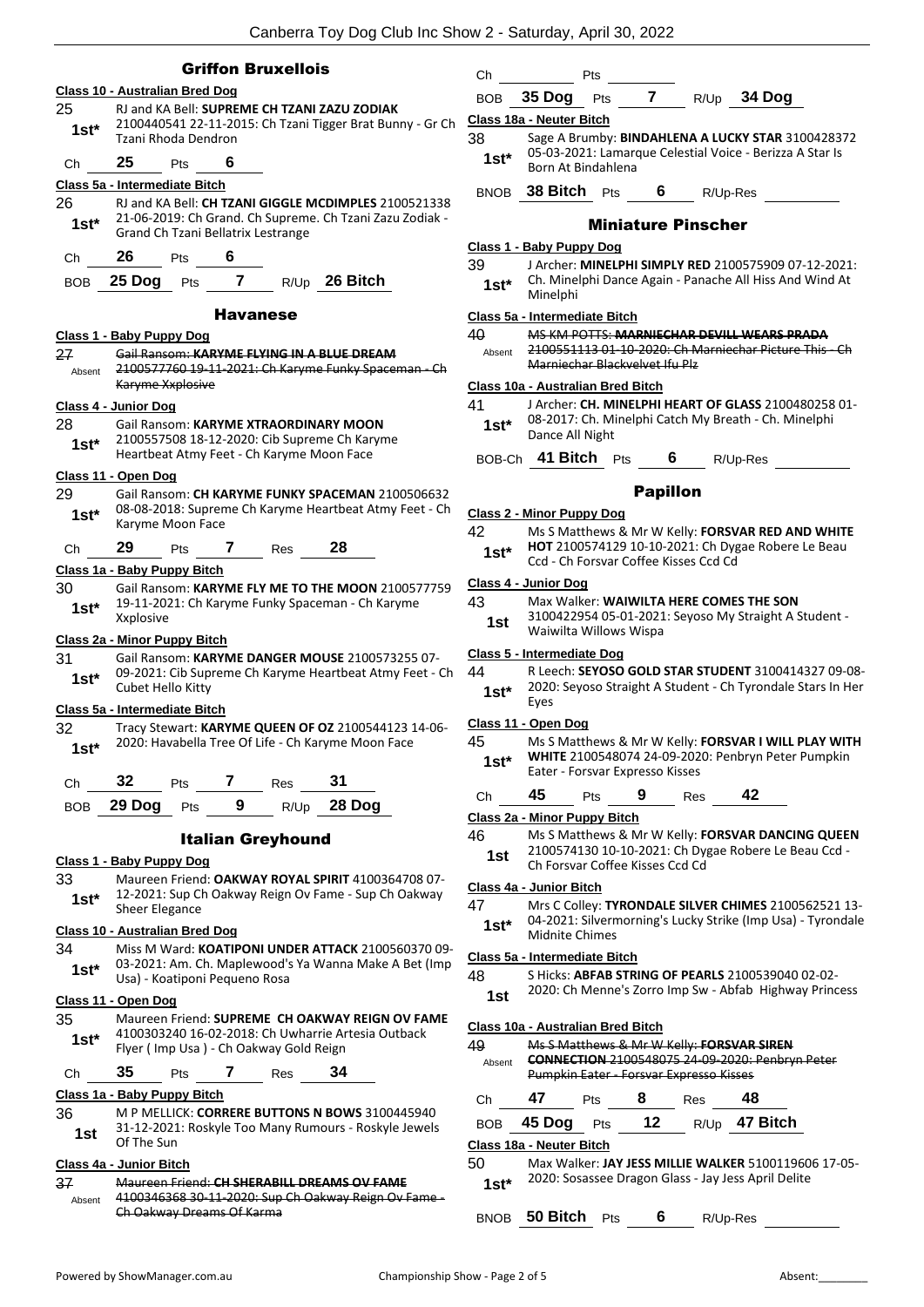#### Pekingese

#### **Class 10 - Australian Bred Dog**

51 P Jones: **ORMALU GIORGIO ARMANI** 4100302224 19-01- 2018: Ch St Sanja Military Tu Step To Ormalu - Ch Ormalu **1st**\* <sup>2018: Ch St Sanja M<br>Cristabal Balenciaga</sup>

Ch **51** Pts **6**

#### **Class 1a - Baby Puppy Bitch**

52 Carmel Bauerle: **WAAINI COTTON CANDY** 2100056235 31- -<br><sub>Absent</sub> - <del>12-2021: Waaini Gifta Shadows - Weilen Tuscan Dream</del>

#### **Class 4a - Junior Bitch**

53 P&M Schaufler: **WAAINI HELLO DOLLY** 2100567450 08-06- 2021: Am Grch Fuchi Eli Ven-Mar (Imp Usa) - Waaini Fancy **Bloomers** Absent

#### **Class 5a - Intermediate Bitch**

54 Peter Jones: **KHYLEINI TIGER LILY** 7100047147 12-09-2020: 1st\* Sup Ch Khyleini Call Me Digger - Ch Khyleini Letz Get Loud

| Ch | -54 | Pts | -6 | Res |  |
|----|-----|-----|----|-----|--|

| BOB 51 Dog Pts |  | R/Up 54 <b>Bitch</b> |
|----------------|--|----------------------|
|                |  |                      |

#### Pomeranian

#### **Class 4 - Junior Dog**

55 Mrs P Cassidy: **TUPISHKA HEEZ FOREVER TOASTED** 2100561125 04-04-2021: Ch. Tupishka Totally Toasted - Tupishka Honey Im Toasted **1st\***

#### **Class 5 - Intermediate Dog**

- 56 Catherine Merkys: **FERONA THE INTIMIDATOR** 2100520474 07-05-2019: Ch Ferona Great Expectations - Ferona La Venere Nera **1st\***
- 57 MR B ABRAHAM & MISS R WALSH: **CH. POMQUEST MAGICAL MOMENTS** 4100334516 09-02-2020: Sup.Ch. 2nd **MAGICAL MUMENTS** 4100334516 09-02-2020: Sup.com

#### **Class 10 - Australian Bred Dog**

58 Tahlia Wilson: **FERONA DANGER ZONE** 2100503143 12-07- 2018: Intch Ch 007Secretagentforuk (Imp Ita) - Ferona **1st** <sup>2018:</sup> Inten Ch 0075e<br>Diamonds R Xquisite

#### **Class 11 - Open Dog**

- 59 Catherine Merkys: **CH FERONA WATCH OUT HERE I COME** 2100527635 29-08-2019: Ferona Danger Zone - Ferona Won Magic Moment **2nd** 60 MS R OKEEFE: **CH TUPISHKA TEDDY TOASTED ME**
- 2100480394 29-07-2017: Ch Tupishka Totally Toasted Jadanz Summer Breeze **1st\***

#### Ch **60** Pts **11** Res **55**

#### **Class 2a - Minor Puppy Bitch**

61 MS R OKEEFE: **RYNKLS MY SHAYDEE LADEE** 2100572657 25-09-2021: Ch Tupishka Teddy Toasted Me - Ch Pomteddy Tempest In A Teapot Absent 62 Robyn OKeefe & Tahlia Wilson: **RYNKLS GINGER KISSES** 2100572580 22-09-2021: Ch Tupishka Teddy Toasted Me - Roxypoms Lucy **1st\* Class 4a - Junior Bitch** 63 MR B ABRAHAM & MISS R WALSH: **POMQUEST PENTACLE** 4100351141 02-01-2021: Ch. Pomquest Pot O Gold - **1st** <sup>4100351141 02-01-2021: Cn.<br>Sup.Ch. Pomquest Bewitched</sup>

#### **Class 5a - Intermediate Bitch**

64 MS R OKEEFE: **AMOREA ANGELIQUESHADOW** 2100523181 27-06-2019: Ch Amorea Shadow O Malli - Amorea Aimie 1st <sup>27-00-</sup><br>Friend

#### **Class 10a - Australian Bred Bitch**

65 Catherine Merkys: **FERONA LETS DRESS TO IMPRESS** 2100527637 29-08-2019: Ferona Danger Zone - Ferona Won Magic Moment **1st\***

#### **Class 11a - Open Bitch**

66 MR B ABRAHAM & MISS R WALSH: **CH. POMQUEST NEXT CHAPTER** 4100334517 09-02-2020: Sup.Ch. Pomquest Y So **Serious - Ch. Pomquest Magical Story Serious - Ch. Pomquest Magical Story** 

| Ch | 66 Pts 10 |  | $Res$ 63 |                                 |
|----|-----------|--|----------|---------------------------------|
|    |           |  |          | BOB 60 Dog Pts 16 R/Up 66 Bitch |

#### Pug

#### **Class 1 - Baby Puppy Dog**

- 67 Colin Seymour: **SEBANDEE ZORRO WITH A MASK**
	- 2100564363 03-11-2021: Ch Sebandee Ragamuffin Sebandee Quality Tyme **1st\***

#### **Class 3 - Puppy Dog**

- 68 J Whitney: **KABOVA JUST FOR KICKS** 2100568348 03-07-
- 2021: Ch Kabova Yours Truly Kabova Side Kick **1st\***

#### **Class 5 - Intermediate Dog**

#### 69 Colin Seymour: **AUST CH SEBANDEE RAGAMUFFIN**

- 2100549442 25-09-2020: Sup Ch Los Chatos Del Norte First Love (Imp Esp) - Ch Sebandee Kakadu Dream Tyme **1st**
- 70 Lt Col, Mrs, Mr T, Miss P Hurst: **YARROWFELL EAT MY DUST** 9100012140 22-01-2020: Ch Kabova True Lies - Gr Ch Cib
- Yarrowfell Deck The Halls Absent

#### **Class 10 - Australian Bred Dog**

71 J Whitney: **CH KABOVA COURAGE UNDA FIRE** 2100555525 03-12-2020: C.I.B. Sup Ch Kabova Crowded House - Kabova Firestarter **1st\***

#### **Class 11 - Open Dog**

| 72 | Colin Seymour: SEBANDEE QUINTESSENTIAL BLACK |
|----|----------------------------------------------|
|----|----------------------------------------------|

- 2100540468 21-05-2020: Ch Sebandee Kosciuszko Rider **1st** 2100540468 21-05-2020: Ch Sebandee Ebony Black Rose
- 73 Lt Col, Mrs, Mr T, Miss P Hurst: **SUP CH YARROWFELL KRIS KRINGLE** 9100010292 21-12-2014: Am Gr Ch/Sup Ch Rose-Treasure Win One For The Gipper (Imp Usa) - N.Ch / Ch Yarrowfell Diva Las Vegas Absent

#### Ch **71** Pts **9** Res **69**

#### **Class 1a - Baby Puppy Bitch**

- 74 J Whitney: **KABOVA LOUD N CLEAR** 2100575818 11-11-
	- 1st 2021: Ch Kabova On A Roll Kabova Castle On The Hill

#### **Class 3a - Puppy Bitch**

- 75 Colin Seymour: **SEBANDEE WALKING ON SUNSHINE**
- 2100565159 14-05-2021: Sebandee Quintessential Black 1st 2100565159 14-05-2021: Sebande<br>Ch Sebandee Kakadu Dream Tyme
- 76 Ms P & Mr M Hurst: **YARROWFELL SAGE ADVICE**
	- 9100012633 28-06-2021: Yarrowfell Eat My Dust Yarrowfell C U Later Absent

#### **Class 5a - Intermediate Bitch**

77 J Whitney: **KABOVA LITTLE MS TRUE** 2100528316 13-10- 2019: Ch Kabova Yours Truly - Ch Kabova Little Miss

1st<sup>\*</sup> <sup>2019: Ch K</sup><br>Broadway

#### **Class 10a - Australian Bred Bitch**

78 Colin Seymour: **SEBANDEE RAGGEDY ANNE** 2100549445 25-09-2020: Sup Ch Los Chatos Del Norte First Love (Imp Esp) - Ch Sebandee Kakadu Dream Tyme **1st**

#### **Class 11a - Open Bitch**

- 79 J Whitney: **CH KABOVA STAND MY GROUND** 2100532449 15-12-2019: Ch Kabova Last Man Standing - Sharlea 1st<sup>\*</sup> <sup>15-12-2019: U<br>Platinum Skye</sup>
- 80 Lt Col, Mrs, Mr T, Miss P Hurst: **YARROWFELL WILD AT HEART** 9100011406 04-11-2017: Black Aramis From My
	- Little Heart (Imp Hun) C.A.B & Gr Ch Yarrowfell Deck The Halls Absent

| Ch $77$ | <b>Pts</b> | 9 <sub>Res</sub> 79 |                                 |
|---------|------------|---------------------|---------------------------------|
|         |            |                     | BOB 71 Dog Pts 13 R/Up 77 Bitch |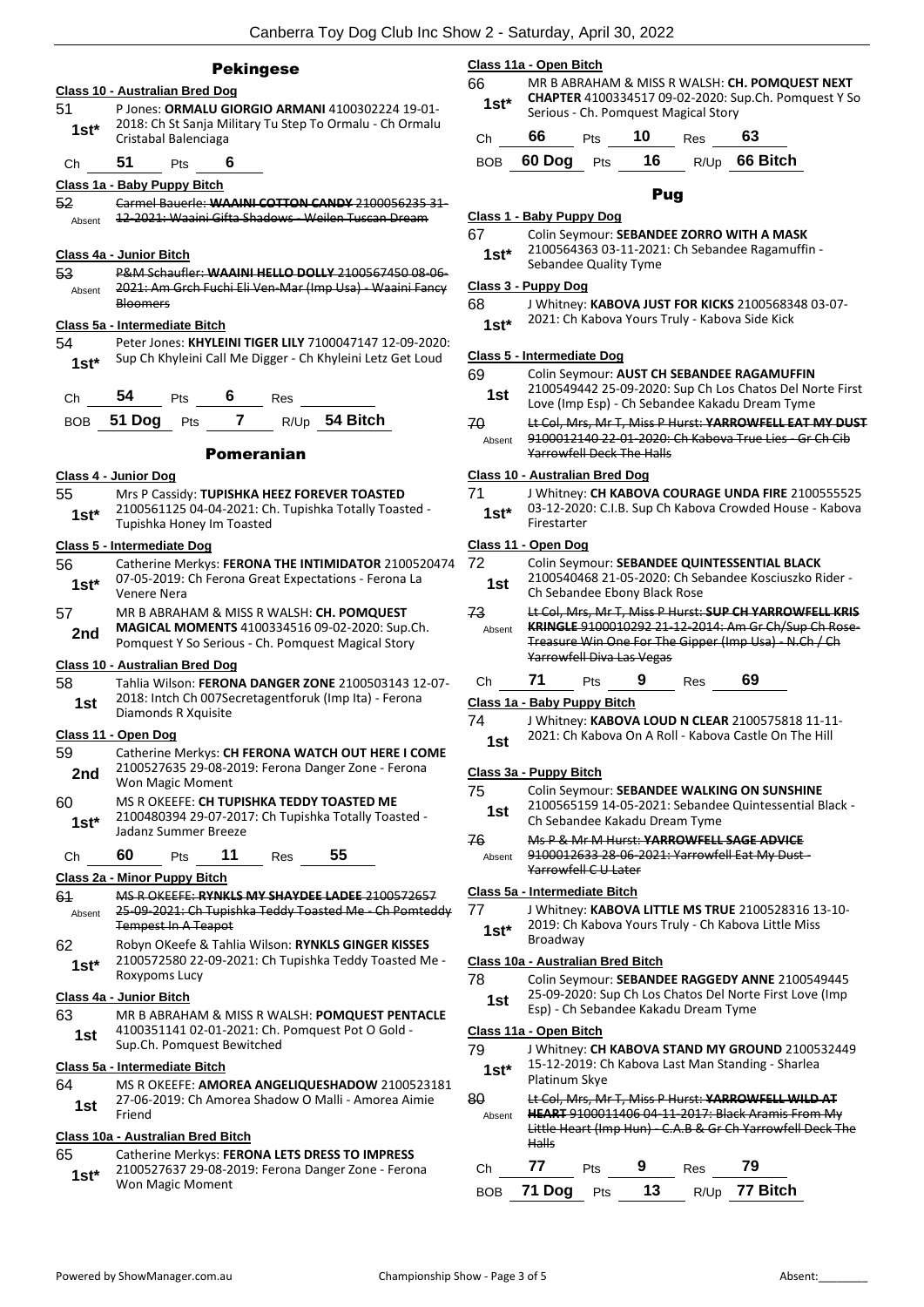|              | Class 18 - Neuter Dog                                                                                                             |                        |   |                                                                                                           |  |  |
|--------------|-----------------------------------------------------------------------------------------------------------------------------------|------------------------|---|-----------------------------------------------------------------------------------------------------------|--|--|
| 81<br>$1st*$ | G Smith & R Wilson: NEUTER CH CAVHILL READY TO<br><b>RUMBLE 2100471285 30-01-2017: Ch Kabova Mad Max -</b><br>Cavhill Black Pearl |                        |   |                                                                                                           |  |  |
| <b>BNOB</b>  | <b>81 Dog</b> Pts 6                                                                                                               |                        |   | R/Up-Res                                                                                                  |  |  |
|              |                                                                                                                                   | <b>Tibetan Spaniel</b> |   |                                                                                                           |  |  |
|              | Class 10 - Australian Bred Dog                                                                                                    |                        |   |                                                                                                           |  |  |
| 82<br>$1st*$ | Golden Amulat                                                                                                                     |                        |   | Mrs.M. West: GRAND.CH.ZYNAGI CHANDO CHAMPAGNE<br>2100489901 15-12-2017: Ch. Telavier Reminis - Ch. Zynagi |  |  |
| BOB-Ch       | 82 Dog Pts                                                                                                                        |                        | 6 |                                                                                                           |  |  |
|              |                                                                                                                                   |                        |   |                                                                                                           |  |  |

### Group 1 - Specials

| Best          | 35                                                    | Italian Greyhound                               |  |
|---------------|-------------------------------------------------------|-------------------------------------------------|--|
| Pts: 25       |                                                       | Maureen Friend: Supreme CH Oakway Reign Ov Fame |  |
| R/Up          | 51                                                    | <b>Pekingese</b>                                |  |
| Pts: 15       |                                                       | P Jones: Ormalu Giorgio Armani                  |  |
| <b>Baby</b>   | 67                                                    | Pug                                             |  |
|               | Colin Seymour: Sebandee Zorro With A Mask             |                                                 |  |
| Minor         | 31                                                    | <b>Havanese</b>                                 |  |
|               |                                                       | Gail Ransom: Karyme Danger Mouse                |  |
| <b>Puppy</b>  | 68                                                    | Pug                                             |  |
|               |                                                       | J Whitney: Kabova Just For Kicks                |  |
| <b>Junior</b> | 47                                                    | <b>Papillon</b>                                 |  |
|               |                                                       | Mrs C Colley: Tyrondale Silver Chimes           |  |
| <b>Inter</b>  | 26                                                    | <b>Griffon Bruxellois</b>                       |  |
|               |                                                       | RJ and KA Bell: CH Tzani Giggle McDimples       |  |
| Aus Br        | 51                                                    | <b>Pekingese</b>                                |  |
|               |                                                       | P Jones: Ormalu Giorgio Armani                  |  |
| Open          | 35                                                    | <b>Italian Greyhound</b>                        |  |
|               |                                                       | Maureen Friend: Supreme CH Oakway Reign Ov Fame |  |
|               |                                                       | <b>Neuter</b>                                   |  |
| <b>Best</b>   | 81                                                    | Pug                                             |  |
| Pts: 9        | G Smith & R Wilson: Neuter CH Cavhill Ready To Rumble |                                                 |  |
| R/Up          | 38                                                    | <b>Italian Greyhound</b>                        |  |
|               |                                                       |                                                 |  |

Sage A Brumby: BINDAHLENA A LUCKY STAR

Finish Absent **15**